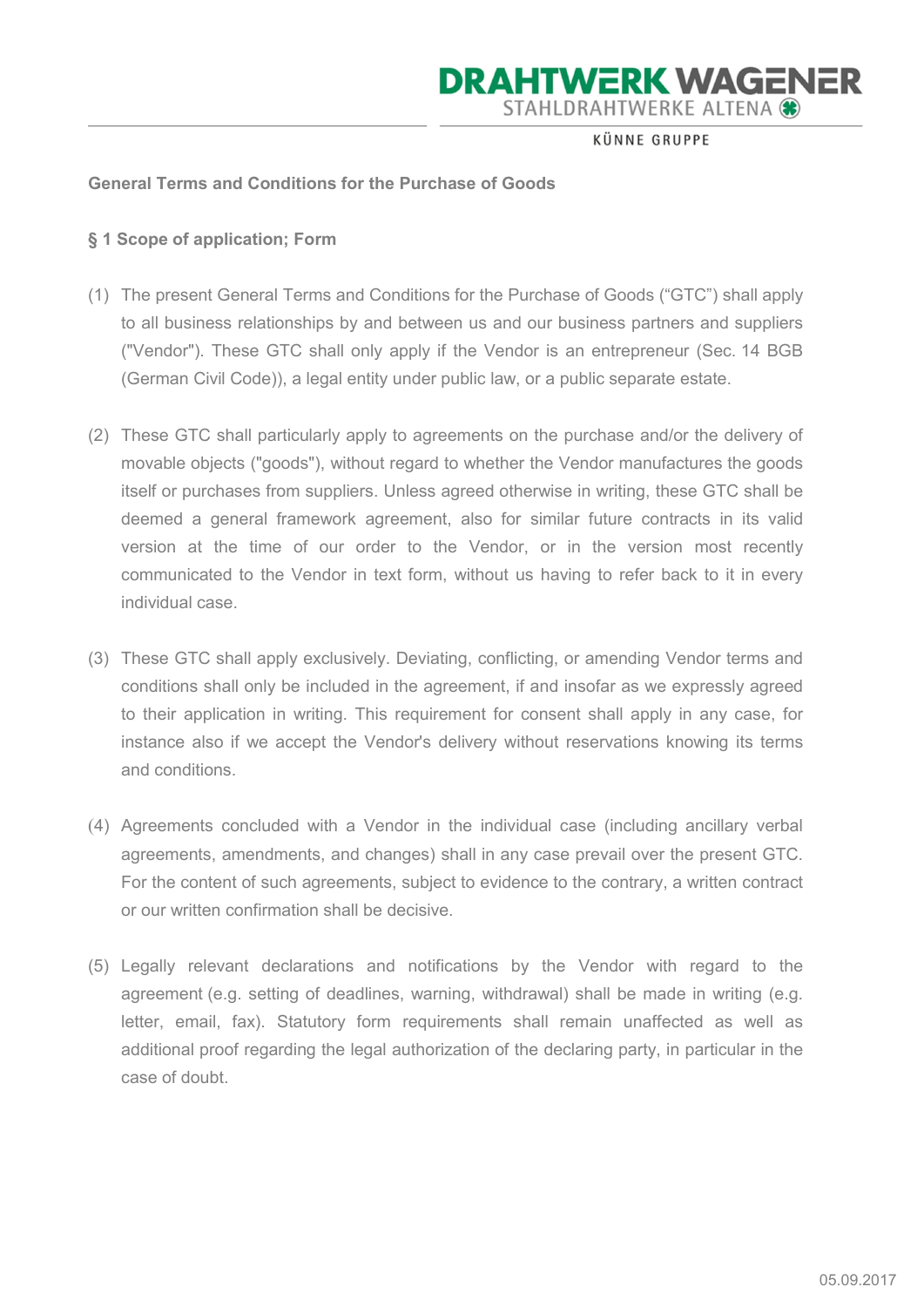#### KÜNNE GRUPPE

(6) References to the application of statutory provisions shall only have clarifying meaning. Therefore, statutory provisions apply even without such clarification, unless they are directly amended or explicitly excluded in these GTC.

### § 2 Conclusion of contract

- (1) Our order shall become binding at the earliest upon its written submission or our written confirmation. Prior to acceptance, the Vendor shall notify us of obvious errors (e.g. typos and calculation errors) and incompleteness of the order, including the order documents, for the purpose of correcting and/or completing the same; otherwise, the contract shall be deemed not concluded.
- (2) The Vendor shall confirm our order within a period of 5 (five) working days in writing or, as the case may be, by delivering the goods without reservations (acceptance).

#### § 3 Delivery time and default

- (1) The delivery time stated by us in the order shall be binding. If the delivery time is not stated in the order and was not agreed otherwise, it shall amount to two weeks after the conclusion of the contract. The Vendor shall be obligated to immediately notify us in writing if it can presumably not adhere to agreed delivery times – irrespective of the reasons.
- (2) If the Vendor does not perform its contractual duties at all or not within the agreed delivery time, or if it is in default, our rights – in particular to withdrawing and payment of damages – shall be defined according to the statutory provisions. The regulations in para. 3 shall remain unaffected.
- (3) If the Vendor is in default, we may assert aside from additional statutory claims payment of a lump-sum compensation for the damage caused by the default in the amount of 1% of the net price per completed calendar week, however, no more than a total of 5% of the net price of the delivered goods in default. We reserve the right to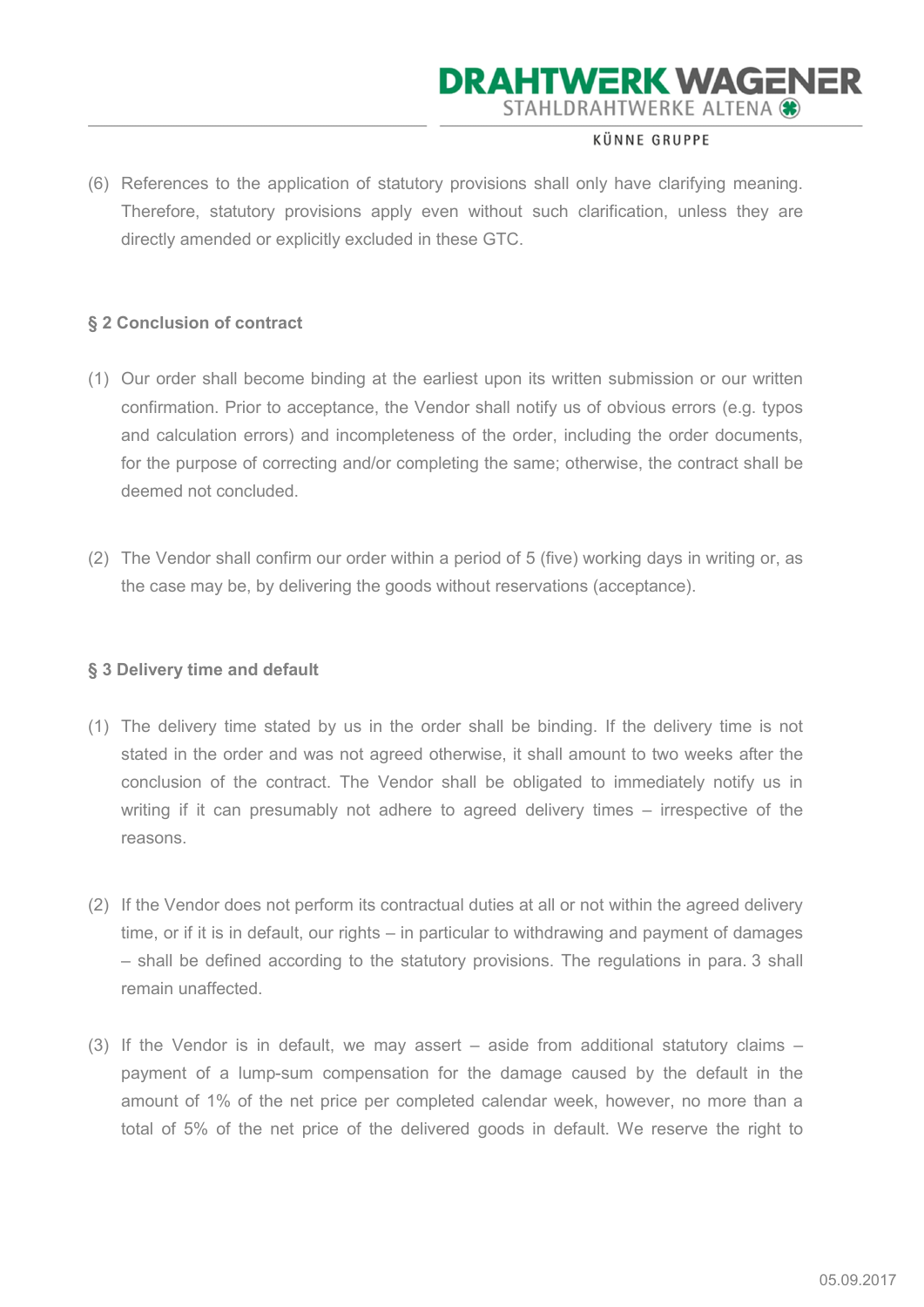#### KÜNNE GRUPPE

provide evidence of damage in excess of such amount. The Vendor retains the right to prove that no damage or only significantly smaller damage was incurred.

### § 4 Performance; delivery; passing of the risk; acceptance delay

- (1) Without our prior written consent, the Vendor shall not be entitled to have third parties (e.g. subcontractors) render the performance owed by it. The Vendor shall bear the procurement risk for its performance, unless otherwise agreed in writing.
- (2) Domestic delivery in Germany to the location designated in the order shall be made free of charge. Should the destination not be designated and nothing else has been agreed in writing, delivery must be made at our company seat in Altena. The respective destination shall also constitute the place of performance for the delivery and a potential supplementary performance.
- (3) Each delivery must contain a delivery note with a date (issuance and shipping), delivery content (item number and quantity), as well as our order ID (date and number). If the delivery note is missing or incomplete, processing and payment delays resulting therefrom shall not be our responsibility. Separately from the delivery note, an according shipping notification with the same content is to be sent to us. If and to the extent as requested by us or is customary in the industry, the Vendor shall also provide the required test certificated to us.
- (4) The risk of accidental loss or deterioration of the goods shall pass to us upon handover at the place of performance. If a formal acceptance is agreed, the same shall be decisive for the passing of the risk.
- (5) Whether we are in default with regard to taking resp. accepting the goods, shall be determined in accordance with the statutory provisions. The Vendor shall expressly offer us the performance owed by it also in cases where a particular or determinable calendar time has been agreed for an action or cooperation on our part (e.g. providing material). If the contract concerns goods to be specifically manufactured by the Vendor for us, the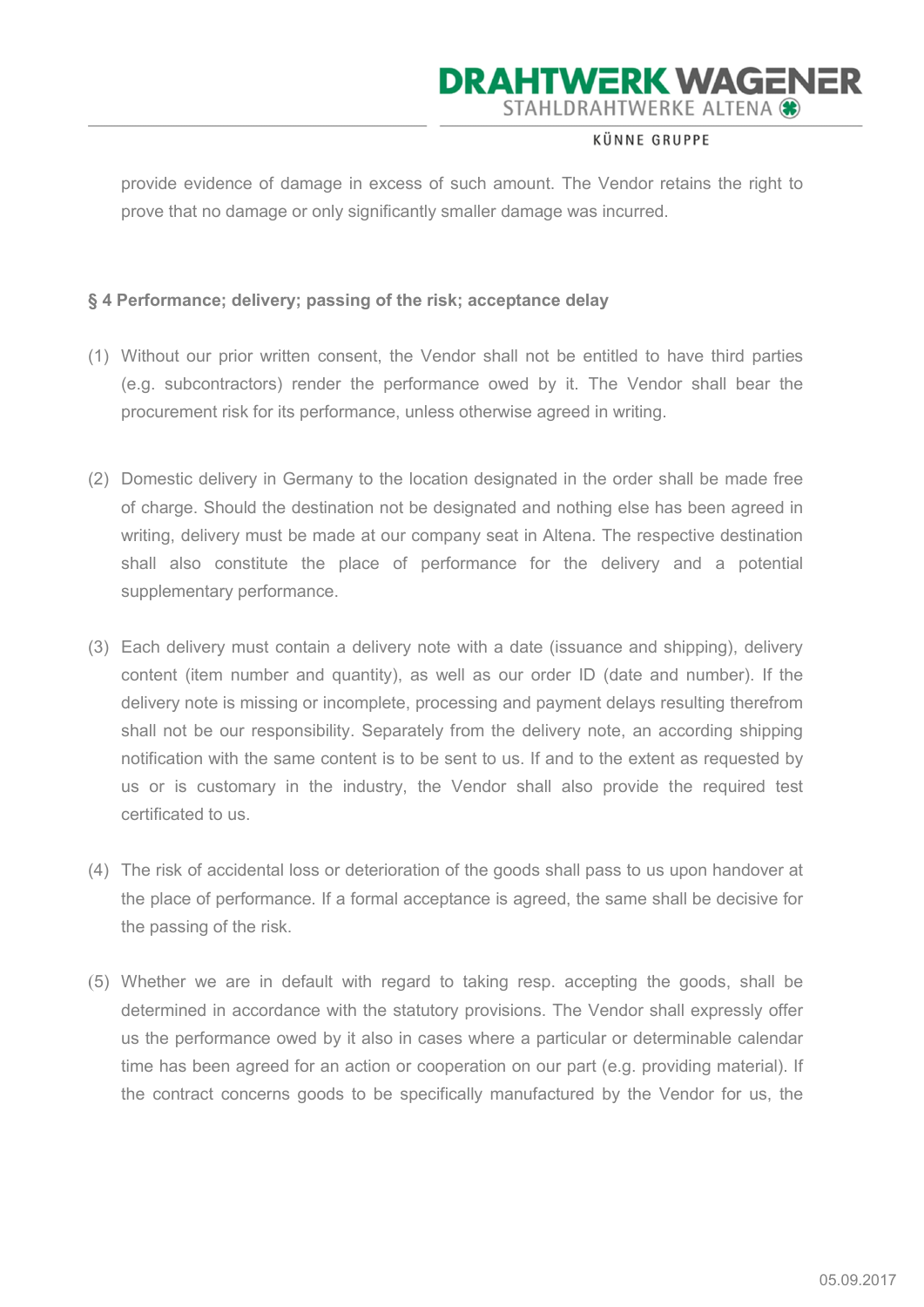#### KÜNNE GRUPPE

Vendor shall only have additional rights if we were obligated to cooperate and intentionally or in a grossly negligent manner failed to do so.

### § 5 Prices and terms of payment

- (1) The price stated in the order shall be binding. All prices include statutory sales tax, unless such sales tax is posted as an additional item.
- (2) Unless agreed otherwise in writing, the price includes all services and ancillary services by the Vendor (e.g. assembly, installation, etc.) as well as all ancillary costs (e.g. proper packaging, transportation costs, including potential transportation and liability insurance, etc.).
- (3) The agreed price shall be due for payment within 30 calendar days as of complete delivery and service (including a potentially agreed acceptance) as well as receipt of a proper invoice. If we make payment within 14 calendar days, the Vendor shall grant us a 3% discount on the net amount of the invoice. In the case of a bank transfer, payment shall be deemed to be made on time if our transfer order is submitted to our bank prior to the end of the payment period; we shall not be at fault for delays in the banks participating in the transaction.
- (4) We shall not owe any interest payable after the due date. The statutory provisions shall apply to cases of payment default.
- (5) We are entitled to the rights to offset and retention as well as the plea of the unfulfilled contract within the scope of statutory provisions. We are in particular entitled to retain payments which are due if we still have claims resulting from incomplete or deficient performance against the Vendor.
- (6) The Vendor shall only have a right to offset and retention in the event of legally established or undisputed counterclaims.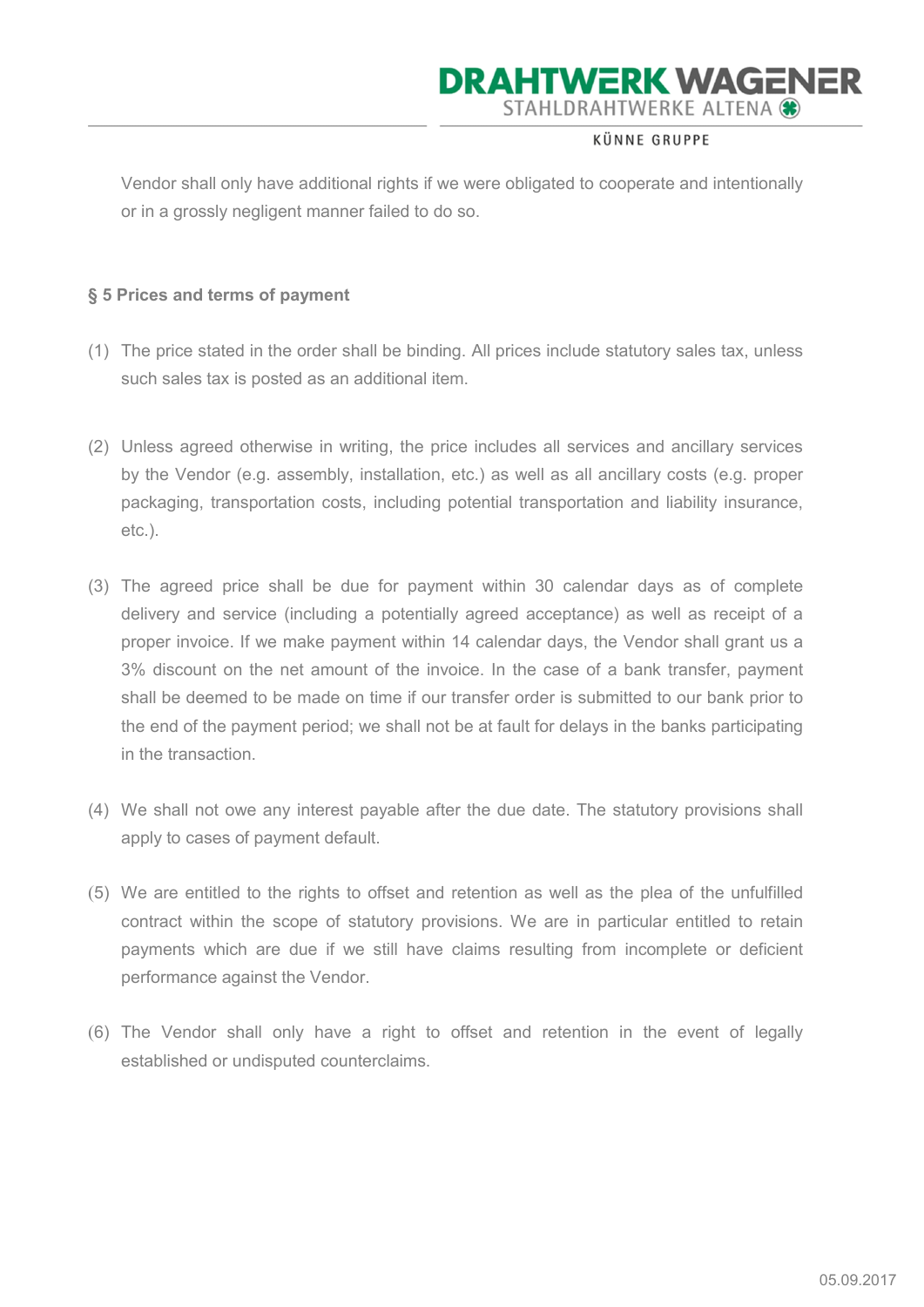KÜNNE GRUPPE

#### § 6 Non-disclosure and transfer of title

- (1) We reserve proprietary rights and intellectual property rights to illustrations, plans, drawings, calculations, instructions, product specifications, and other documents. Such documents shall exclusively be used for contractual purposes and are to be returned to us upon fulfillment of the contract. The documents shall be kept secret vis-à-vis third parties, including after the contract ended. The non-disclosure obligation shall only cease to exist if and to the extent that the knowledge contained in such documents has become public, at the earliest however 5 years after fulfillment of the contract.
- (2) The above-mentioned provision shall apply to materials (e.g. software, finished and half finished products), respectively, as well as to tools, templates, prototypes, and other objects which we provide to the Vendor for manufacture. Such objects shall be stored separately – as long as they are not being processed – at the Vendor's cost and be insured adequately against destruction and loss.
- (3) Processing, mixing, or compounding (subsequent processing) of objects provided is performed for us by the Vendor. The same shall apply to subsequent processing of the delivered goods by us so that we are deemed manufacturer and acquire ownership of the product at the latest during subsequent processing pursuant to the statutory provisions.
- (4) The title to the goods shall pass to us upon delivery without taking into account the payment of the purchase price. However, in the individual case, if we accept an offer by the Vendor, according to which the transfer of title shall be conditional upon payment of the purchase price, this reservation of title shall cease to exist at the latest upon payment of the purchase for the delivered goods. During ordinary course of business, we shall always remain authorized to the resale of the goods prior to payment of the purchase price subject to our assignment in advance of receivables resulting herefrom to the Vendor. In any case excluded shall be all other forms of reservation of title.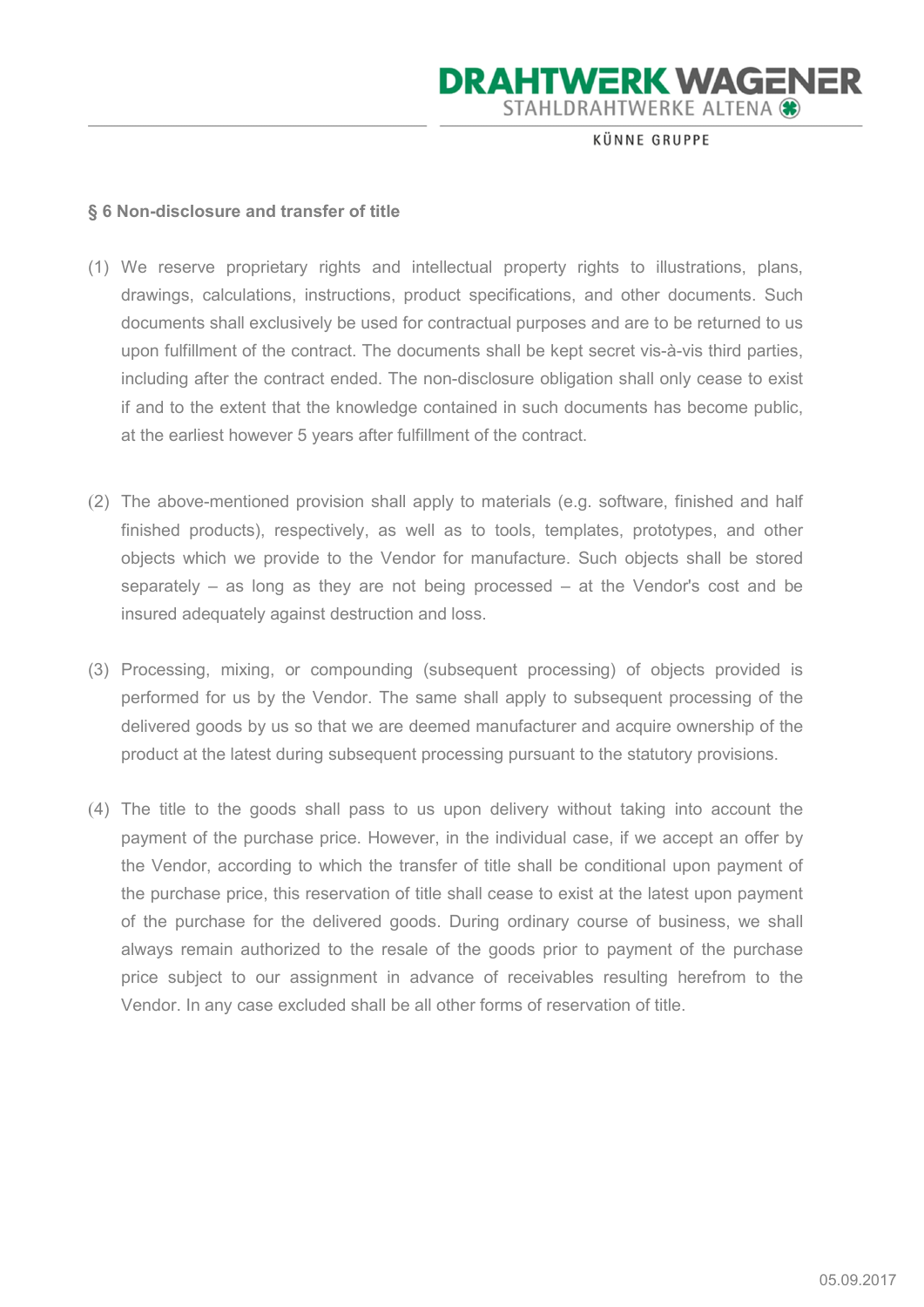KÜNNE GRUPPE

### § 7 Defects; Warranty

- (1) Unless otherwise agreed hereinafter, the statutory provisions shall apply to our rights in terms of material defects and deficiencies in title of the goods (including wrong and short delivery as well as improper assembly, deficient assembly or operating instructions) and to other violations of obligations owed by the Vendor.
- (2) Pursuant to the statutory provisions, the Vendor shall in particular be liable for the goods having the agreed quality upon the passing of the risk to us. The agreed quality shall in any case comprise such product specifications which are – in particular by designation or reference in our order – part of the respective agreement or were included in the agreement in the same manner as the present GTC. It does not make a difference whether the product specification comes from us, the Vendor, or the manufacturer.
- (3) In deviation from Sec. 442 para. 1 sentence 2 BGB (German Civil Code), we shall have unlimited warranty claims even if we were not aware of the defect at the conclusion of the contract due to gross negligence.
- (4) The statutory provisions regarding our duty to examine the goods and notify the Vendor of any defects shall apply subject to the following stipulation: Our duty to examine shall be limited to defects which are clearly noticeable during our incoming goods inspection and our inspection of the shipping documents (e.g. damage due to transportation, wrong and short delivery) or which become obvious when taking samples under our quality assurance process. If an acceptance is agreed, there shall be no obligation to examine. Apart from that, it depends to what extent an examination in consideration of the circumstances of each individual case is practical under the proper course of business. Our duty to notify the Vendor of a defect discovered at a later time shall remain unaffected. Regardless of our duty to examine, our notification shall be deemed in due time if it is sent within 14 working days as of the discovery, or in the case of obvious defects, as of the delivery.
- (5) Subsequent performance also includes disassembly of the defective goods and a new installation, insofar as the goods were installed into a different object in accordance with their intended purpose. The costs incurred by the Vendor for the purpose of examination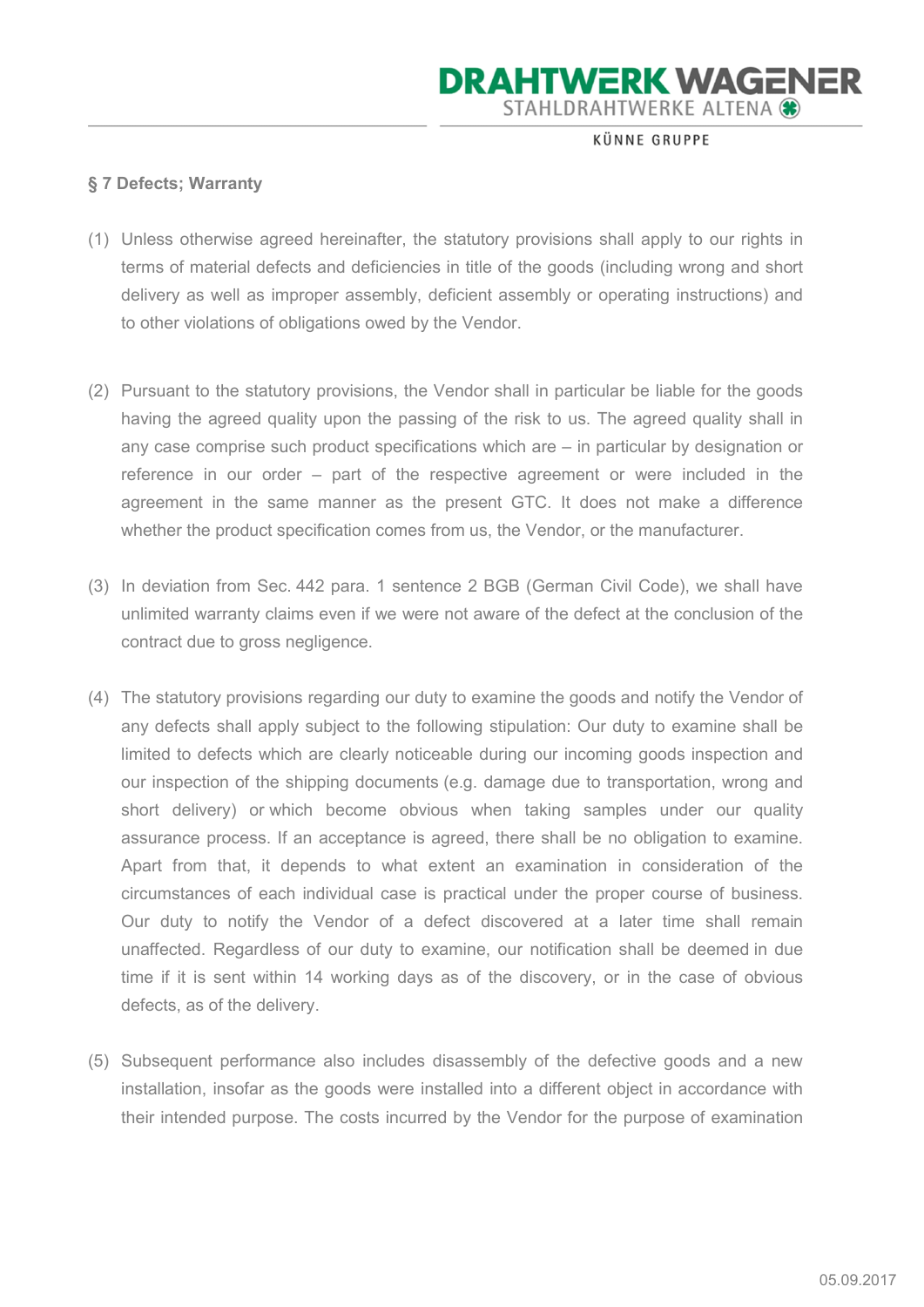#### KÜNNE GRUPPE

and subsequent performance (including potential disassembly and installation costs) shall also be borne by it if it becomes obvious that actuality, there was no defect. Our liability for damages in the event of unjustified warranty claims shall remain unaffected; insofar, we shall only be liable if we discovered or did not discover due to gross negligence that there was no defect.

- (6) Should the Vendor fail to fulfill its obligation of subsequent performance by means of remediation of the defect (subsequent improvement) or delivery of goods free of defects (replacement delivery), as we may choose – within a reasonable period set by us, we may select to remedy the defect ourselves and demand compensation from the Vendor for the expenditures required or an according advance payment. If the subsequent performance by the Vendor failed or is unreasonable for us (e.g. due to urgency, endangerment of operational safety or impending occurrence of unreasonably dangerous damage), determining a time period will not be necessary; we will immediately notify the Vendor of such circumstances, if possible, even before the occurrence.
- (7) Incidentally, we shall be entitled to purchase price reduction or termination of the contract in the event of a material defect or deficiency in title pursuant to the statutory provisions. Moreover, we have a claim for damages and reimbursement of expenditures pursuant to the statutory provisions.

### § 8 Vendor's liability; Indemnification; Insurance

- (1) The Vendor shall indemnify us from any third-party claims, be it product safety, product liability or similar claims, if and insofar as the cause for such claims stems from its domain of authority and organization and it is liable itself in relation to third parties.
- (2) Within the context of its obligation to indemnify, the Vendor shall reimburse us for all expenditures which may arise from or in connection with claims brought by third parties, including recalls issued by us. We shall inform the Vendor regarding content and scope of recall measures – insofar as possible and reasonable – and provide it with the opportunity to make a statement. Additional statutory claims shall remain unaffected.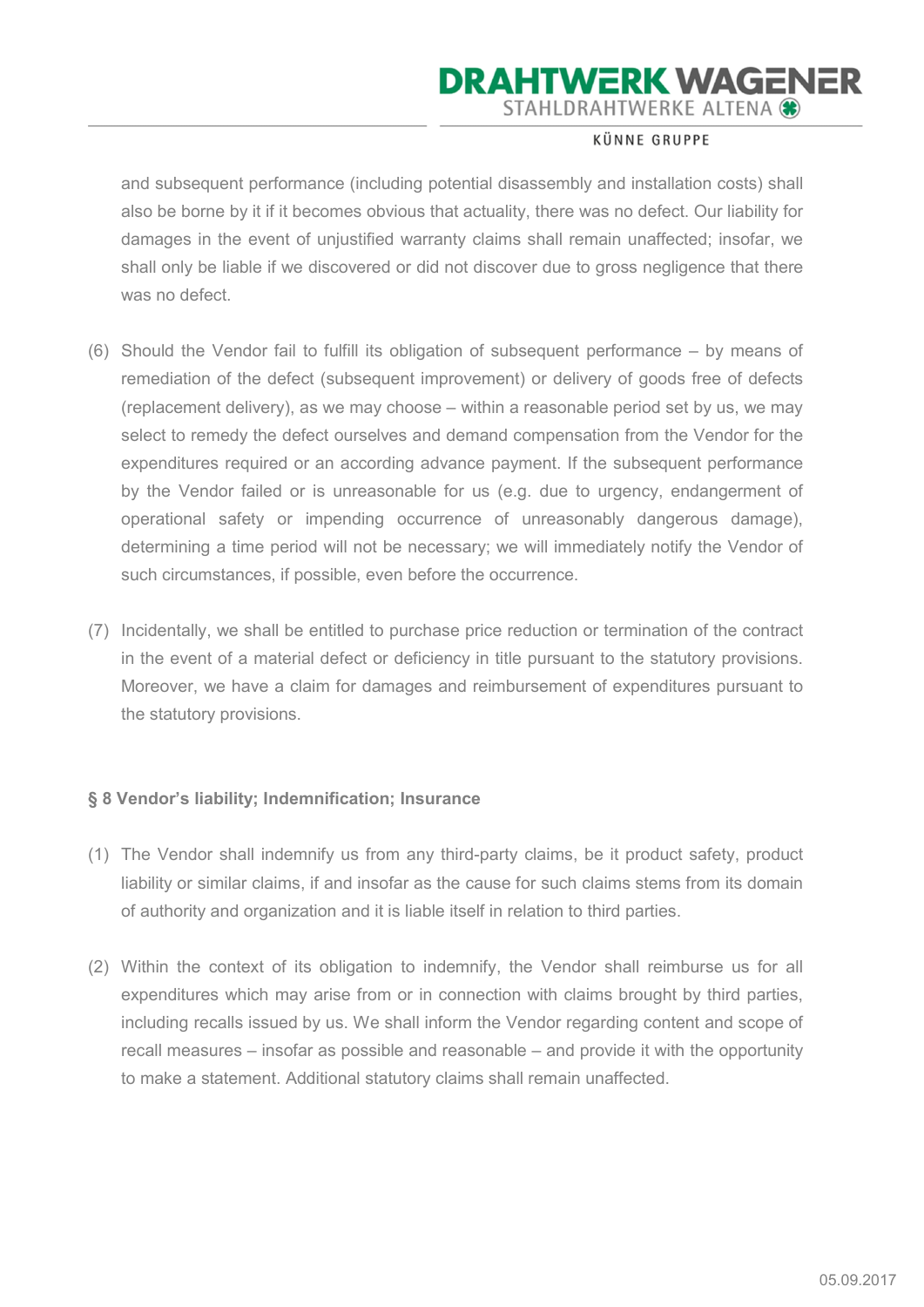#### KÜNNE GRUPPE

(3) The Vendor shall conclude and maintain product liability insurance with a lump-sum coverage of at least ten million EUR per occurrence of damage.

#### § 9 Statute of limitation

- (1) The mutual claims of the contractual parties shall expire and become time-barred according to the statutory provisions, unless stipulated otherwise below.
- (2) In deviation from Sec. 438 para. 1 No. 3 BGB (German Civil Code), the general statute of limitation for warranty claims shall be 3 years from the passing of the risk. Insofar as an acceptance is agreed, the period of limitation shall begin with the acceptance. The 3-year statute of limitation shall also apply accordingly to claims from deficiencies in title, whereby the statutory period of limitation for actio in rem regarding third parties (Sec. 438 para. 1 No. 1 BGB (German Civil Code)) shall remain unaffected; moreover, claims from deficiencies in title shall not lapse in any case as long as a third party can assert a right – in particular due to the lack of a statute of limitation – against us.
- (3) The periods of limitation of the sale of goods law, including the above-mentioned extension, shall apply – in the statutory scope – to all contractual warranty claims. Insofar as we have non-contractual claims for damages due to a defect, the regular statutory period of limitations shall apply provided the application of the periods of limitation of the sale of goods law does not result in a longer period of limitation in the individual case.

#### § 10 Applicable law; place of jurisdiction; Severability

- (1) The law of the Federal Republic of Germany shall apply to these GTC and to the contractual relationship between us and the Vendor. The United Nations Convention on Contracts for the International Sale of Goods (CISG) shall be excluded.
- (2) The exclusive place of jurisdiction for all disputes arising from or in connection with the contractual relationship shall be our business seat. However, in all cases, we shall also be entitled to bring an action at the place of performance of the delivery pursuant to the